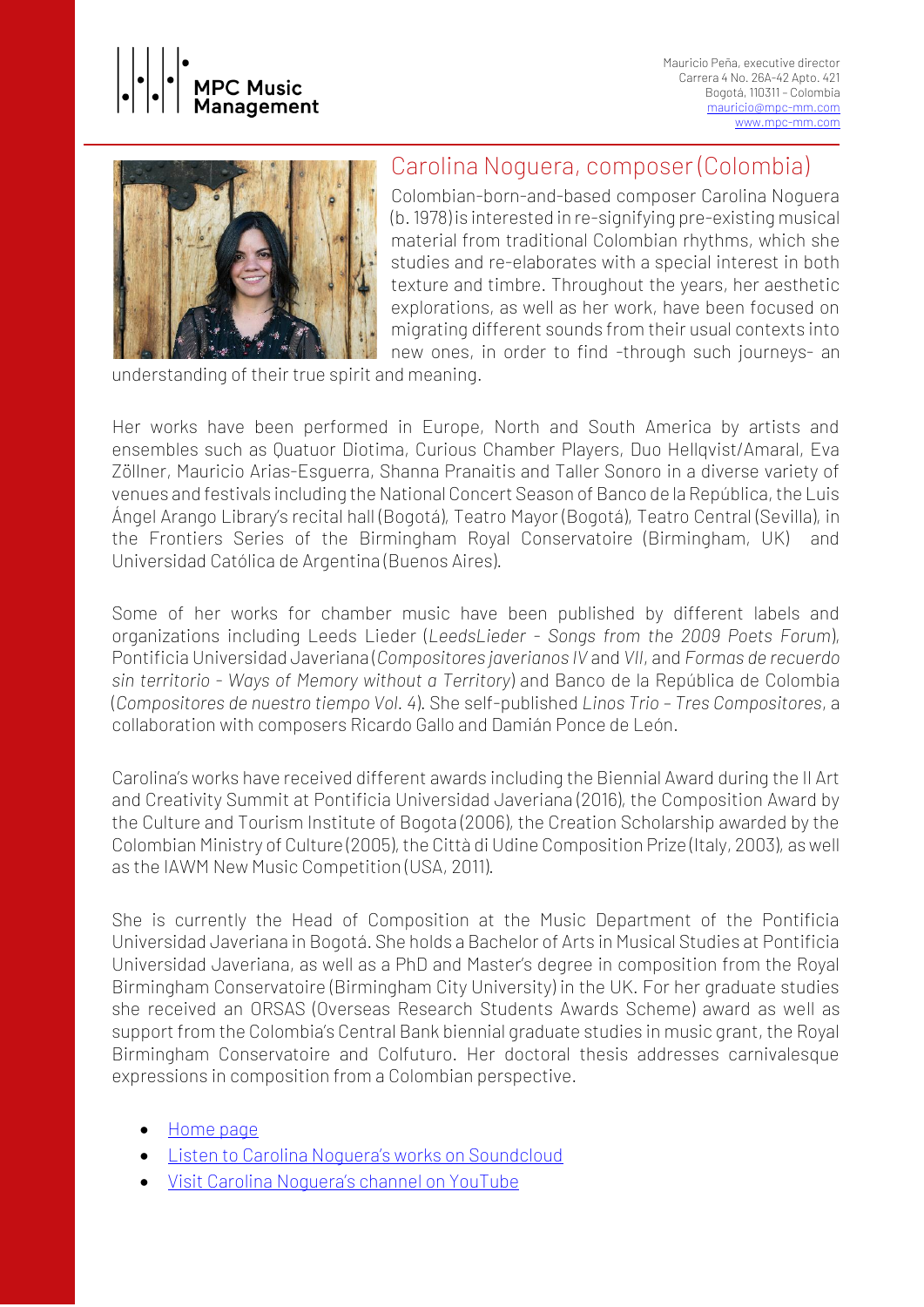

# 2022-2023 SEASON

Carolina Noguera is available for work commissions, composer residencies, master classes, workshops and conferences. Some of her works are available through Editorial EAFIT and Babel Scores, though most of it can be obtained directly from MPC Music Management.

# PENDING COMMISSIONS

Mestiza Mazurka, for solo piano Commissioned by [Anna Kijanowska](https://www.annakijanowska.com/) for the Mazurka 21 project Scheduled to be premiered in 2022

Ama et quod / Love and What, for vocal ensemble (SATB) Financed by the research vice-rectory (vice-chancellory) of Pontificia Universidad Javeriana Scheduled to be premiered in 2022

> New piece for clarinet and accordion Commissioned by [CCMC](https://ccmc.com.co/) with funding from the Goethe Institut Scheduled to be premiered in 2022

## Cuarteto de cuerdas no. 5 / String Quartet no. 5 Commissioned by the Research Vice-rectory of Pontificia Universidad Javeriana Scheduled to be premiered by [Cuarteto](http://qarte.co/) O-Arte in 2022

Cuarteto de cuerdas no. 6 / String Quartet no. 6 Scheduled to be premiered by [Cuarteto](http://qarte.co/) Q-Arte in 2022

New piece for bassoon and two percussionists Commissioned b[y Lía Uribe](https://www.liauribe.com/) Scheduled to be premiered b[y Lía Uribe](https://www.liauribe.com/) in 2022

New piece for solo organ Commissioned by Universidad de los Andes Scheduled to be premiered by Vincent Heitzer in 2023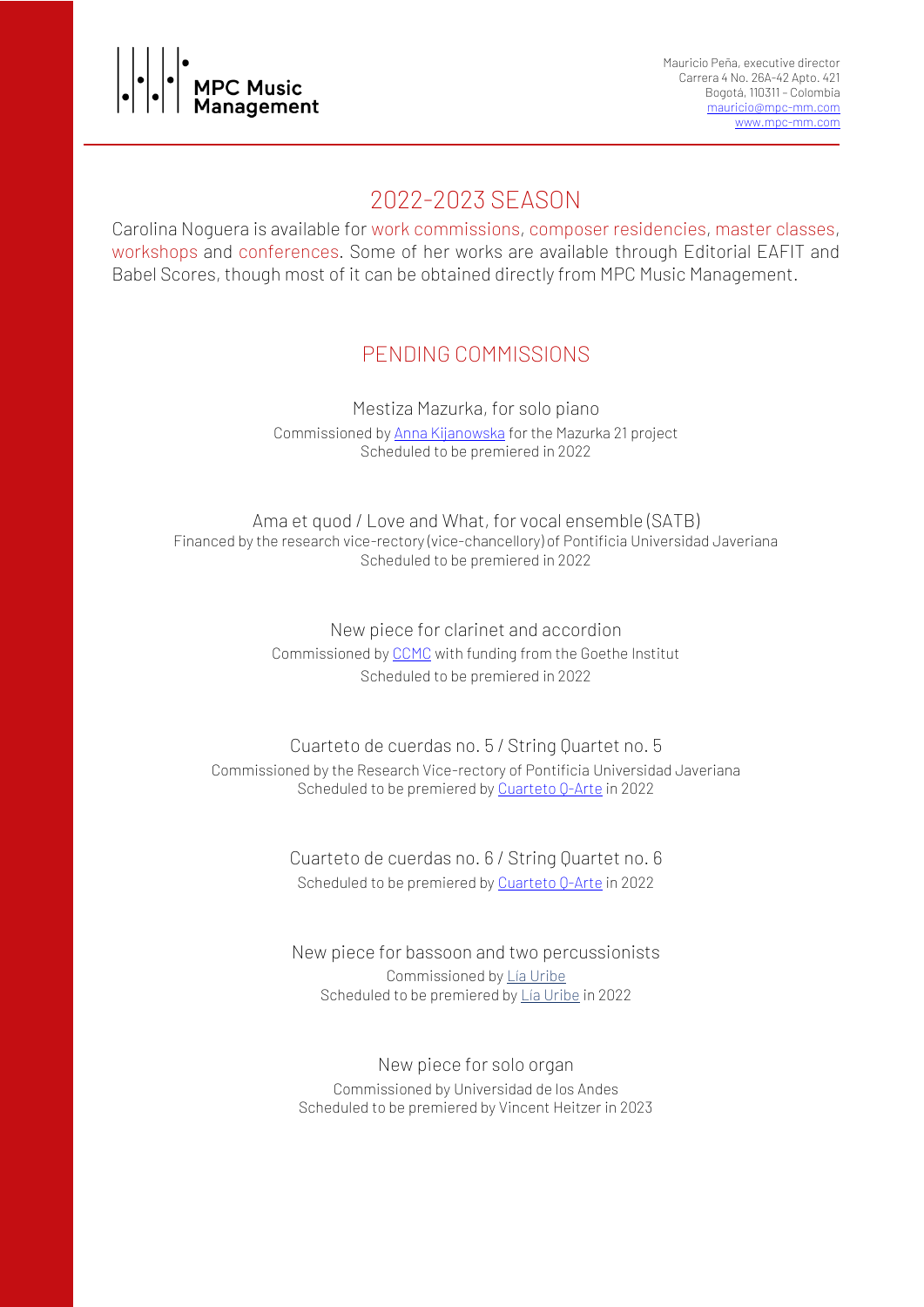

# WORKS BY CAROLINA NOGUERA

## SOLO PIANO

De adoración y espanto / Of Adoration and Fright (2020) Commissioned by Yael [Weiss](http://www.yaelweiss.com/) for 32 Bright [Clouds](https://www.32brightclouds.com/composer/) Not yet performed

Reflejos de Aquarius / Reflections of Aquarius (2020) Commissioned by [CCMC](https://ccmc.com.co/) and Johann Hasler Not yet performed

Danzas fugitivas / Fugitive Dances (2020) Commissioned by Mauricio [Arias-Esguerra](https://www.maemusic.com.co/) Premiered by Mauricio Arias-Esguerra on February 3, 2021 at Teatro Mayor Julio Mario Santo Domingo (Bogotá)

Mioclonía / Myoclonus (2000) Premiered by Karol Bermúdez on May 2003 at Auditorio Teresa Cuervo - National Museum (Bogotá)

# OTHER SOLO WORKS

Canto del ave negra / Song of the Black Bird (2017) For solo accordion Written by invitation of Jorge García Premiered by Eva [Zöllner](http://www.eva-zoellner.de/) on August 5, 2017 at Aula Múltiple, Pontificia Universidad Javeriana (Bogotá)

El doble del doble / Double the double (2015) For solo violin Commissioned by [Roberto](https://robertoalonsotrillo.com/) Alonso Trillo for the *[...Bach...](https://www.routledge.com/Death-and-Re-Birth-of-JS-Bach-Reconsidering-Musical-Authorship-and/Trillo/p/book/9780367732554)* project Not yet premiered.

Latidos de lo oscuro / Darkbeats (2015)

For solo harp Written for Maria Clara Alarcón Premiered by Maria Clara Alarcón on June 10, 2016 at Auditorio Teresa Cuervo - National Museum (Bogotá)

Chirimías metálicas / Metallic chirmías (2009) For solo flute Written by invitation of Shanna [Pranaitis](https://www.shannapranaitis.com/) Premiered on August 4, 2009 at Auditorio Pablo VI of Pontificia Universidad Javeriana (Bogotá)

Elegía errante / Drifting Elegy (2008, rev 2009)

For solo viola Written by invitation of Alfonso Noriega Premiered by Rose [Redgrave](https://www.bcu.ac.uk/conservatoire/about-us/birmingham-conservatoire-tutors-and-staff/rose-redgrave) on December 15, 2009 at the Old Joint Stock Pub and Theatre. Revised version premiered by **[Garth](http://www.garthknox.org/) Knox** on February 8, 2010 at the Frontiers Series of the Birmingham Conservatoire (Birmingham, UK)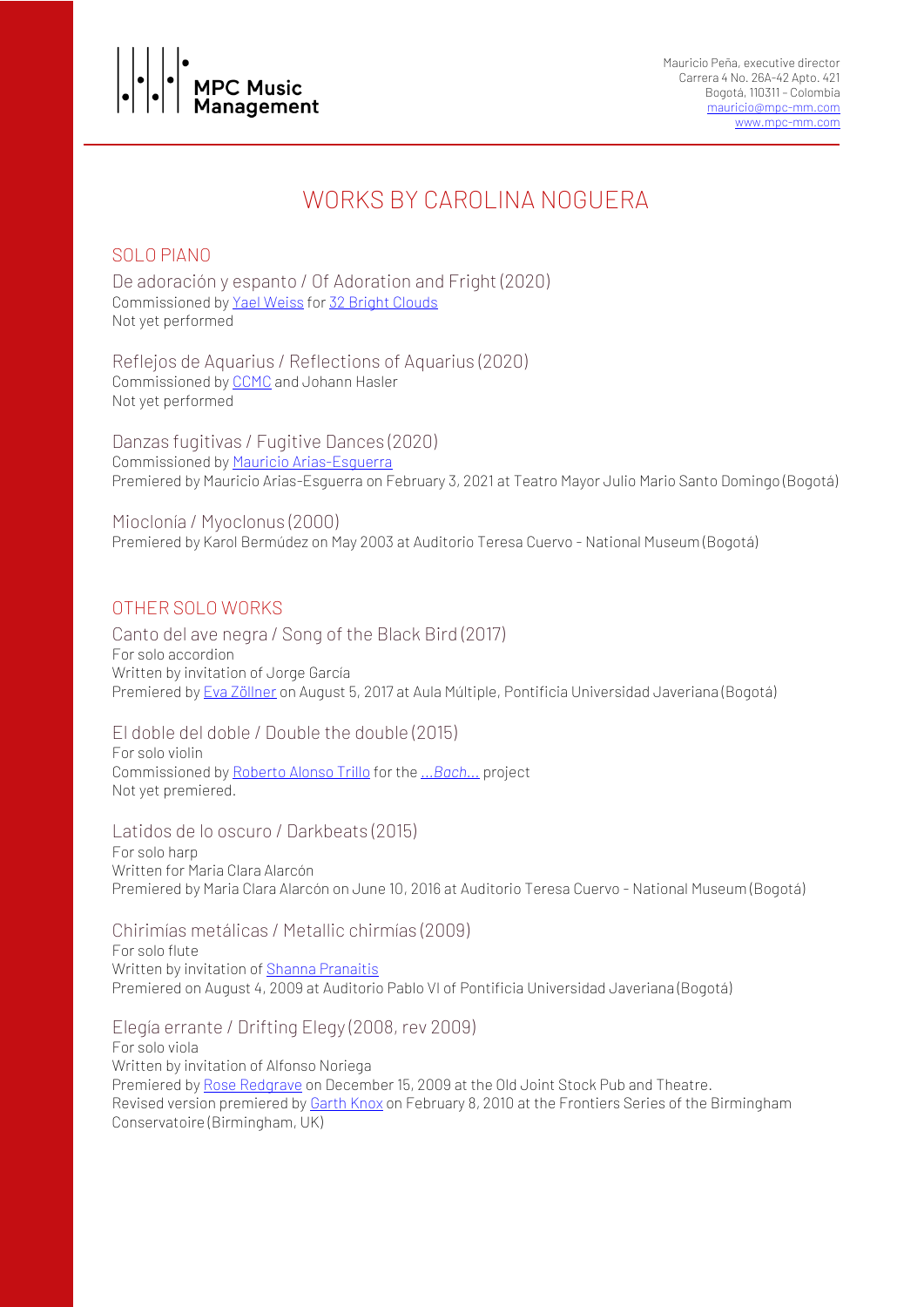

Mauricio Peña, executive director Carrera 4 No. 26A-42 Apto. 421 Bogotá, 110311 – Colombia [mauricio@mpc-mm.com](mailto:mauricio@mpc-mm.com) [www.mpc-mm.com](http://www.mpc-mm.com/)

# STRING QUARTETS, STRING TRIO, AND PIANO QUARTET

Cantos introspectivos, cuarteto de cuerdas no. 4 / Intropsective Chants, string quartet no. 4 (2021) For string quartet Commissioned by the Embassy of Colombia in Malaysia and Universiti Teknologi Malaysia Premiered by the Latin American String Quartet on November 24, 2021 at the Composers Series at Universiti Teknologi Malaysia.

Noche de reyes sin corona, cuarteto de cuerdas no. 3 / Night of Crownless Kings, string quartet no. 3 (2018) For string quartet Commissioned by Banco de la República de Colombia Premiered by Quatuor Diotima on March 6, 2019 at Sala de conciertos - Biblioteca Luis Ángel Arango (Bogotá) Appears on *Compositores de nuestro tiempo Vol. 4* (Banco de la República, 2019)

#### Cuarteto palenquero, cuarteto de cuerdas no. 2 /

Palenquero Quartet, string quartet no. 2 (2010) For string quartet Premiered by Cuarteto Manolov on October 23, 2020 at Auditorio Fabio Lozano (Bogotá) Appears on *Formas de recuerdos sin territorio* (Pontificia Universidad Javeriana, 2016)

#### Pedazos de chonta / Pieces of chonta (2008)

For piano quartet Premiered by the Schubert Ensemble on February 2009 at the Birmingham Conservatoire Recital Hall (Birmingham, UK)

#### Hypotenuse / Hypotenuse (2007)

For string trio Premiered by Cuarteto Manolov on June 4, 2016 at the Aula Múltiple of Pontificia Universidad Javeriana's Arts School (Bogotá)

Quattuor verba, cuarteto de cuerdas no. 1 / Quattuor verba, string quartet no. 1 (2006) For string quartet

Premiered by Cuarteto Manolov on September 11, 2009 at Sala de conciertos - Biblioteca Luis Ángel Arango (Bogotá)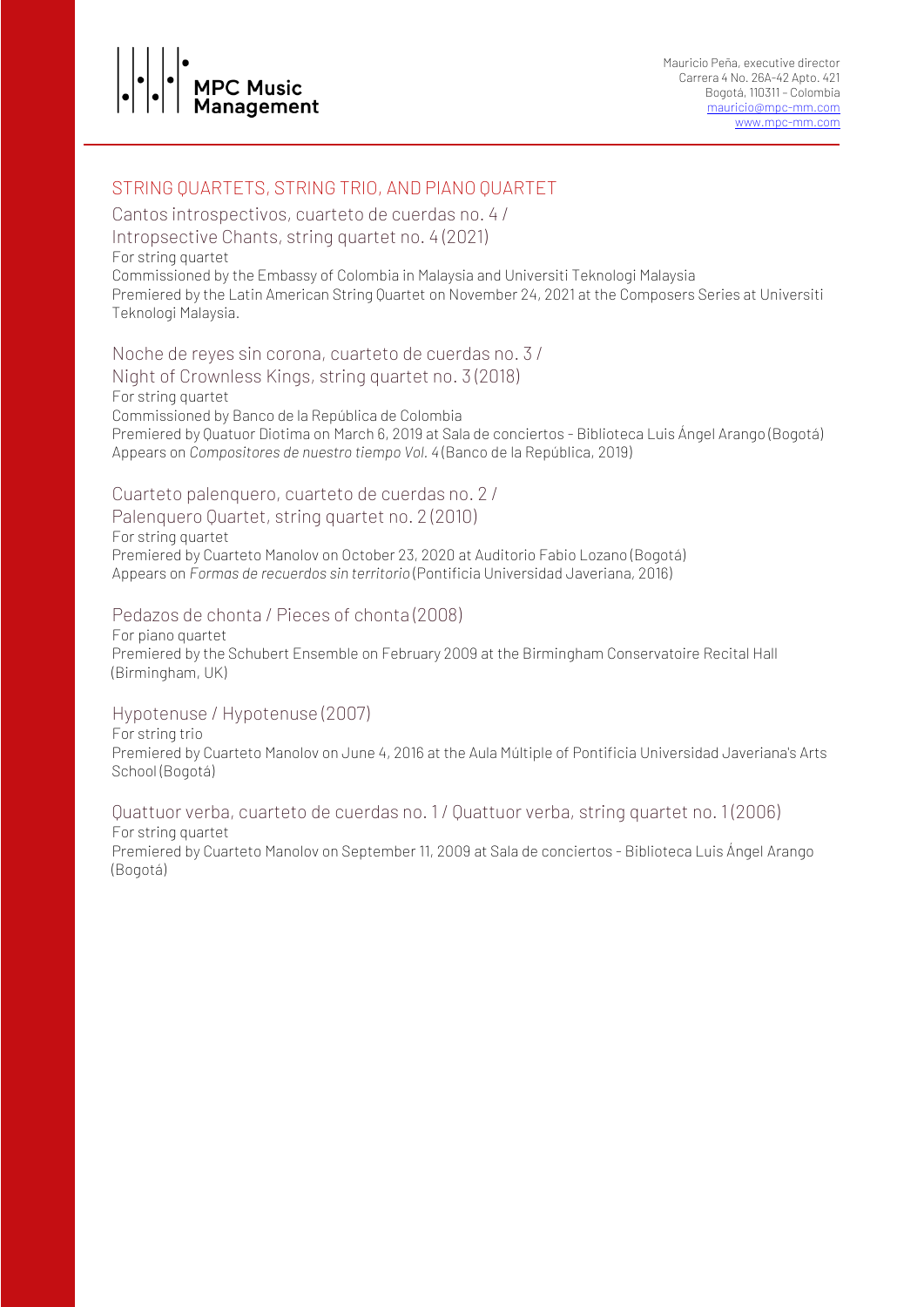

# DUETS

Canto para dormir / Song for sleeping (2021) For soprano and piano Written by invitation of Carolina Plata and Luis Gabriel Mesa Scheduled to be premiered in 2022

## Otros pedazos de chonta / Other Pieces of Chonta (2016)

For piano four hands Written by invitation Kondraschewa / Chica Duo Premiered by Kondraschewa / Chica Duo on May 11, 2016 at Teatro Colón (Bogotá)

Furias / Furies (2011) For violin and piano Premiered by Mary [Dullea](http://www.marydullea.com/) and [Darragh](http://www.darraghmorgan.com/) Morgan on May 16, 2011 at the Birmingham Conservatoire Recital Hall (Birmingham, UK) Score for sale available [here](https://www.eafit.edu.co/cultura-eafit/fondo-editorial/colecciones/Paginas/furias-para-violin-y-piano.aspx)

Masks / Máscaras (2009) For mezzo-soprano and clarinet in Bb Based on *Masks* by Oz [Hardwick](https://ozhardwick.co.uk/) Commissioned by Leeds + Lieder 2009 / Leeds College of Music Premiered by Helena [Raeburn](https://www.helenaraeburn.co.uk/) (mezzo) and Benjamin Graves (Bb cl.) on October 3, 2009 at The Venue, Leeds College of Music (Leeds, UK) during the 2009 edition of [LEEDS](https://leedslieder.org.uk/) Lieder

Mecanismos / Mechanisms (2003)

For cello and piano Premiered on May 25, 2003 by Mintcho Badev and Karol Bermúdez at Auditorio Teresa Cuervo - National Museum (Bogotá)

# OTHER CHAMBER WORKS

Ferocious: Contorting Femininities / Feroz: femineidades contorsionantes (2021) For sinfonietta Commissioned by [Donaueschinger](https://www.swr.de/swrclassic/donaueschinger-musiktage/swrclassic-donaueschinger-musiktage-100.html) Musiktage and written for [Klangforum](https://klangforum.at/en/) Wien [Premiered](https://youtu.be/739kJUCJWSs) on October 15, 2021 at the Große Sporthalle of the Realschule Donaueschingen (Donaueschingen, Germany)

Alumbramiento / Delivery (2019) For mezzo-soprano, doublebass, lighting and image projection Based on the book 'Esta que (no) soy' by Clara López Colmano Commissioned by Dúo [Botero/Delgado](https://www.juanitadelgado.com/boterodelgado) Premiered on November 19, 2020 at Teatro Mayor Julio Mario Santo Domingo (Bogotá)

#### El brujo / The Warlock (2017)

For brass quintet and percussion Premiered by Cuprum Ensamble on September 12, 2018 at the Aula Múltiple of Pontificia Universidad Javeriana's Gerardo Arango building (Bogotá)

#### Fiestas de Pubenza / Feasts of Pubenza (2013)

For quintet (fl., cl., pf., vla., vcl.)

Premiered by Rafael Rodríguez (fl), Jose Gómez (cl), David Merchán (vla), Mintcho Badev (vcl), Juan Carlos de la Pava (pf) and Luis Guillermo Vicaría (conductor) on June 4, 2016 at the Aula Múltiple of Pontificia Universidad Javeriana's Arts School (Bogotá)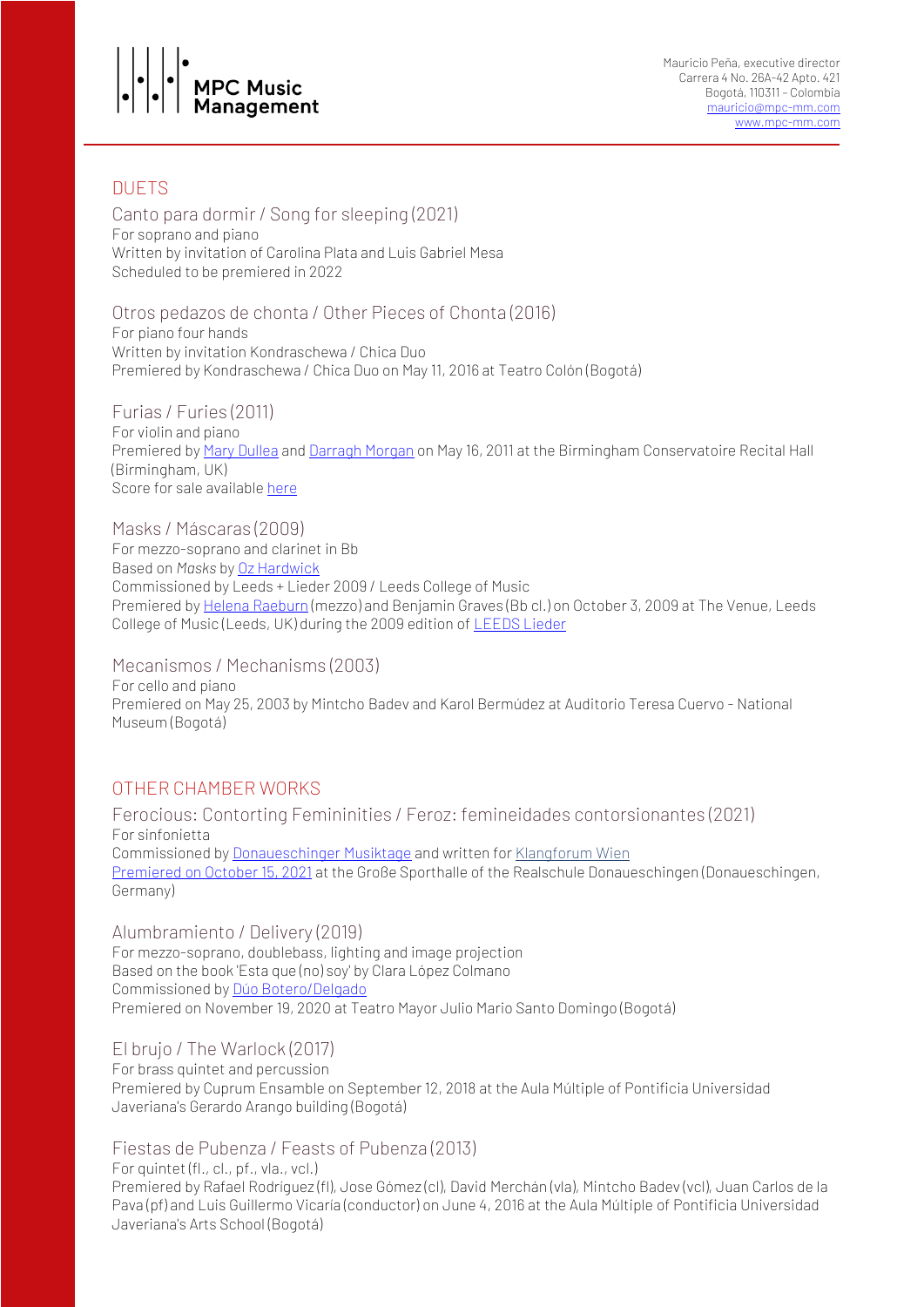# **PC Music** Management

## Desórbitas / Desorbits (2013)

For two pianos y two percussion sets

Written by invitation of [Yarn/Wire](https://www.yarnwire.org/)

Premiered by Als Eco on June 4, 2016 at the Aula Múltiple of Pontificia Universidad Javeriana's Arts School (Bogotá)

# Giros y rostros / Turns and faces (2010)

For four instruments (bass cl., db., vla., vcl.) Written for an exchange project between the Royal College of Music of Stockholm and the Birmingham Conservatoire.

Premiered by Jack [McNeill](https://www.jackmcneill.co.uk/) (bass cl.), [Sebastiano](https://www.sebastianodessanay.com/) Dessanay (db.), Sofia Lundström (vla.), Daniel [Tengberg](http://danieltengberg.com/) (vcl.) and Joe [Cutler](http://joecutler.com/) (conductor) in February, 2011 during the Frontiers Series at the Birmingham Conservatoire Recital Hall (Birmingham, UK)

My lonely Cumbia / Mi cumbia solitaria (2009) For small ensemble (fl., cl., pc., pf., vl., vcl.) Premiered by The Curious [Chamber](https://www.curiouschamberplayers.com/) Players conducted by Rei [Munakata](https://www.reimunakata.net/) on November 30, 2009 during the Frontiers Series at the Birmingham Conservatoire Recital Hall (Birmingham, UK)

Nocturno / Nocturne (2009) For ensemble (fl., ob., cl., bn., hn., pc., vl. 1-2, vla., vcl.) Premiered by [Orchestra](https://orchestraoftheswan.org/) of the Swan, conducted by David [Curtis](https://www.dcurtis.org/) on June 18, 2009 at the Birmingham Conservatoire Recital Hall (Birmingham, UK)

Alborada / Dawn (2007) For ensemble (cl., bn., tpt., tbn., vl., db., perc. 1 y 2) Premiered by Ensamble deciBelio conducted by Patricia Vanegas in 2007 at Auditorio Pablo VI of Pontificia Universidad Javeriana (Bogotá)

Missa / Mass (2007) For baritone, percussion and live electronics Written by invitation of Chi-Hoe Mak Premiered on June 5, 2007 by [Chi-Hoe](http://www.chihoemak.net/) Mak (bar.), Wei-Hsin Cheng (perc.), and Carolina Noguera and [Lamberto](https://www.lambertococcioli.com/) [Coccioli](https://www.lambertococcioli.com/) (elec.) during the Frontiers Series at the Birmingham Conservatoire Recital Hall (Birmingham, UK)

En luz y sombra: disertaciones para tuba y ensamble / In Light and Shadow: dissertations for tuba and ensemble (2006) For tuba and ensemble (tb., bass cl., perc., db.) Premiered by Jorge Quinteros (tb), Miller Yate Martínez (bass cl), Rafael Ochoa (perc) and Ángela Contreras (db) conducted by Rafael Zambrano on October 28, 2007 at Auditorio León de Greiff - Universidad Nacional (Bogotá)